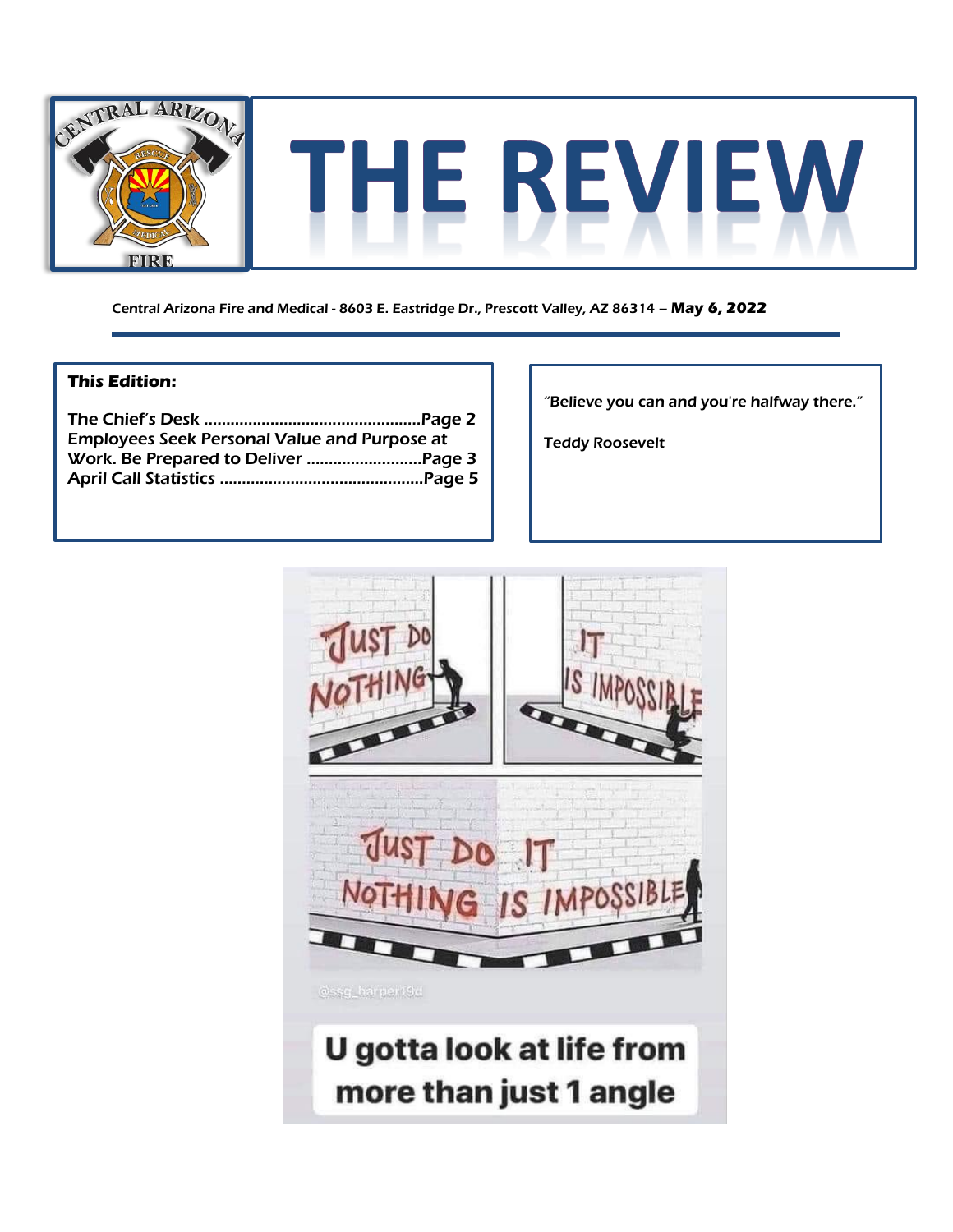# **The Chief's Desk**

Just prior to starting the draft of this week's edition, I signed the retirement payroll action form (PAF) for HR Manager Patty Brookins. By the time you receive this Friday morning, Patty will have completed her last day with us and ridden off into the sunset with her best boyfriend forever – Bill. Definitely not gone forever, but she no longer has to show up to work and tolerate all of us  $\circled{c}$ 

This is the first time in my career that I've had the opportunity to work with a real Human Resources Manager. I must say, it's certainly been a privilege to have Patty in that position. She has served as friend, mentor, mom, and disciplinarian (when necessary) for everyone at CAFMA.

Between Bill and Patty, we had volunteer coordinators, a photographer, Firefighter Angel Foundation volunteers, and most

## **Upcoming Events:**

May 9: Webinar regarding national economic outlook, maybe Phoenix May 10: Meet and greet at 53, AFCA Mutual Aid committee, Chino Town Council May 11: Meet with PHI, AFCA Reps Meeting, Podcast May 12: Yavapai County Fire Districts Meeting, AFSI

## **Board Meetings:**

May 23: Administration CVFD – 1600-1630 CYFD – 1630-1700 CAFMA – 1700-1830

importantly – the *BEST* Santa and Mrs. Claus ever! I hope they will continue to come back and revive their Christmas roles with us. Really, Christmas in the valley is nothing like Christmas in the Quad Cities, and they now live in a retirement community so there are no kids. So, yeah, they're going to have to come back up to participate – it's really the only option.

Those of us that were here remember the valiant battle Patty fought and won against breast cancer. I still have the picture in my desk of her and I with our arms around each other after she shaved my head. As an aside, my head is oddly-shaped so bald really didn't wear well for me. That said, it seems nature may have its way and I will be bald sooner than I'd like – thanks for pointing that out Duplessis  $\circled{z}$ As a family, we rallied around Patty and Bill as they waged their war against cancer. It was one of the most amazing things I've seen, and yet, not unexpected from the members of CAFMA.

If I remember correctly, the first time Patty and I met was at the Captains Academy right after I moved to Arizona. I'd been asked to give a presentation on leadership and she happened to be there. It's funny, because after I was done presenting she asked if I would come over and be the chief of CYFD. Seemed an impossibility at the time, but here we are.

We certainly worked through some interesting times together. From personnel challenges to combining Chino and Central into CAFMA, Patty was always present and engaged. Did we always agree? Nope, not quite. However, we did manage to work through things together in the best interest of our members, as well as the organization.

With that, Patty, I wish you a fond farewell and an open invitation to stop by any CAFMA facility whenever you see fit. You helped make us what we are today, and set us on the right path for the future. You will certainly be missed, but I know this is the right time for you and Bill. I mean honestly, we all know he could use a bit more adult supervision  $\odot$  It's a husband thing...

#### **Cont. Page 3**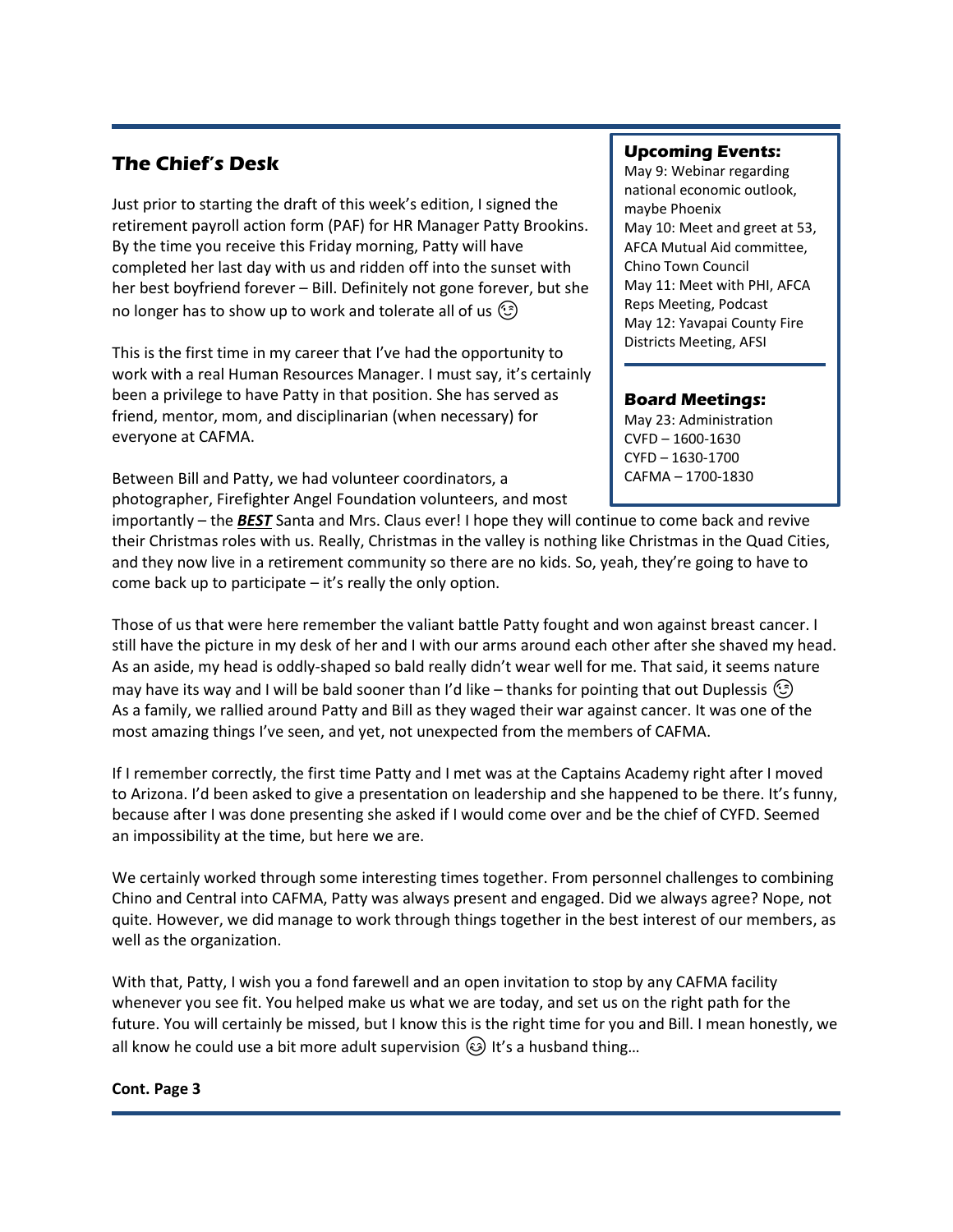# **Employees Seek Personal Value and Purpose at Work. Be Prepared to Deliver.**

**By: Jackie Wiles** 

#### **In short:**

- Talk of the Great Resignation doesn't explain the fundamental shift happening in how people are reflecting on their lives and work as the COVID-19 pandemic endures into 2022.
- People have developed a new sense of awareness and worth for themselves and the world around them. This is prompting them to demand more personal value and purpose from both life and work.
- Smart employers will acknowledge this truth and respond with a more human and purposedriven employment deal.

More than **[4.5 million people](https://www.bls.gov/news.release/jolts.nr0.htm)** in the U.S. voluntarily left their jobs in November. Nearly a quarter of Singapore workers **[reportedly](https://www.todayonline.com/singapore/nearly-quarter-spore-workers-intend-quit-their-jobs-first-half-2022-survey-1775126)** intend to quit their jobs in the first half of 2022. The **[drivers of attrition](https://www.gartner.com/en/articles/great-resignation-or-not-money-won-t-fix-all-your-talent-problems)  [are many,](https://www.gartner.com/en/articles/great-resignation-or-not-money-won-t-fix-all-your-talent-problems)** but this news only adds to the slew of headlines (including Gartner's own) about the **[talent](https://www.gartner.com/en/articles/worried-about-employee-turnover-ask-these-6-questions-to-size-your-risk)  [risks](https://www.gartner.com/en/articles/worried-about-employee-turnover-ask-these-6-questions-to-size-your-risk)** these developments present. And yet, many organizations still seem focused on patching together short-term reactionary tactics to solve what is fast becoming a longer-term systemic truth.

We asked Gartner Chief of Research **[Chris Howard](https://www.gartner.com/en/experts/chris-howard)** what more we need to know about the Great Resignation and how progressive organizations are tackling the people challenges they face as 2022 unfolds.

## [gartner.com](https://www.gartner.com/en/articles/employees-seek-personal-value-and-purpose-at-work-be-prepared-to-deliver)

# **Chief's Desk Continued**

This week's *CAFMA Connect* will feature me and Patty discussing her time with CAFMA as well as her plans for retirement. It should be a good time with, I would assume, lots of laughs.

So, what does this mean for the rest of us? Lacie and Karen, along with Tharp and I, will handle HR stuff until we hire our next HR manager. As you know, we hired an executive recruiting firm to undertake a nationwide search - which is active as we speak. The posting will close on May 22, and will be followed by the recruiting firm assessing resumes and conducting initial interviews.

Final on-site interviews will be held at Administration in June. We are planning to have four interview panels. One will include managers, one will include Ops and Non-Ops line personnel, one will be a panel of community leaders, and one will be with Senior Staff. With any luck, we hope to have a new manager in place sometime in late July or early August. Sooner would be better, but these things take time and it is important we do it right. I mean, hire the wrong HR Manager and eventually we end up in some sort of legal trouble… HR keeps us in line – especially Tharp.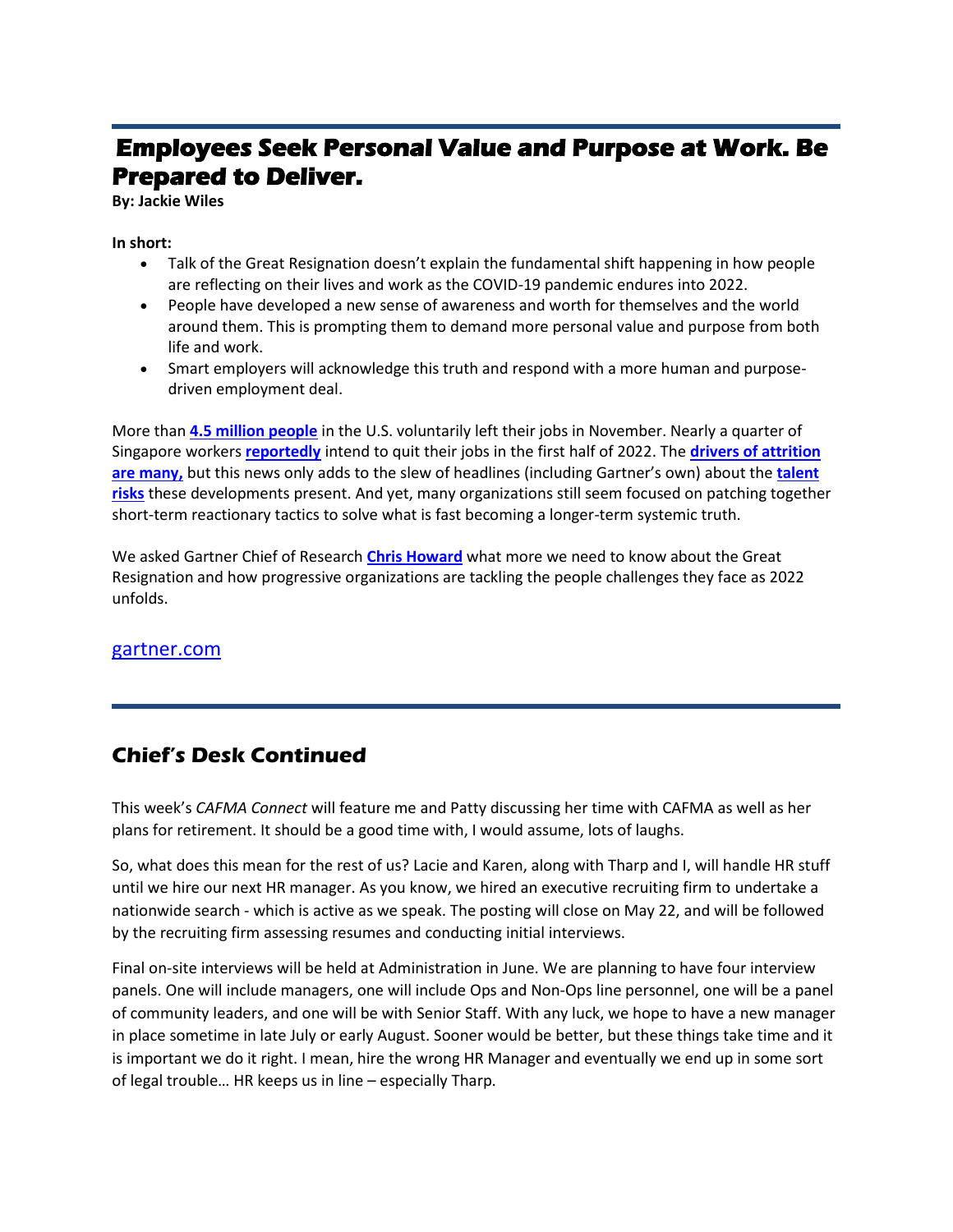In other news, my schedule this week was slightly hijacked, but for a good cause. I spent Monday and Tuesday in Phoenix at the Capitol. We circulated the final amendments for the ambulance licensing bill, and visited with several key Republican and Democratic Senators as well as Senate staff from both sides of the aisle.

AMR has expressed a few concerns regarding language that clarifies our ability to transport when necessary, as well as with adding fire agencies to the temporary authority provision in the statute. Their arguments are weak and without merit. To that end, I'm hoping we can move the bill forward with the amendments intact to Rules next week, and then on to the Committee of the Whole. Once it passes third read in the Senate, it will be sent back to the House for Representative Burgess to approve. As soon as she gives final approval to the Senate amendments, it will go to the floor of the House for final approval before being sent to the Governor.

As much as I dislike sitting in a room with AMR, I will say that the overall bill is better for all the meetings we had to endure. Wait, hear me out. With all of the players at the table, we were able to avoid a few unintended consequences, make some clarifications, and add additional language to ensure we covered what we wanted to cover.

In the end, neither side is extremely happy. We pulled a couple things out that caused AMR heartburn, but we also left some stuff in that AMR didn't like. Thankfully, we had the AZ Ambulance Association and Priority Ambulance at the table, along with the AFCA and AFDA, as we worked through the process. Priority had some really good insight and offered a lot of guidance to ensure we had a good bill.

Having Representative Burgess as our sponsor and President Fann pushing the bill on the senate side has been a significant help! Without their efforts, and them pushing back on AMR, the bill would have stalled. It's always best to have good people in the right places on your side. Relationships…….

It's interesting talking to the elected officials at the State regarding ambulance issues and the certificate of necessity (CON) process. The facial expressions and body language of those folks as we countered what AMR and their lobbyists had to offer has been priceless. In reality, everyone has known this statute needed to change for decades. However, AMR and their predecessors had done yeomen's work to protect their profits in lieu of protecting the public.

I think the tide is beginning to shift as more and more communities, fire agencies, hospitals, and other care facilities start voicing their concerns as a collective. You can push us aside and dismiss us when we work in silos, but we are hard to beat when we are together. In the end, it takes a village to seek ambulance reform in our state. Hopefully, this helps us move the needle in positive direction!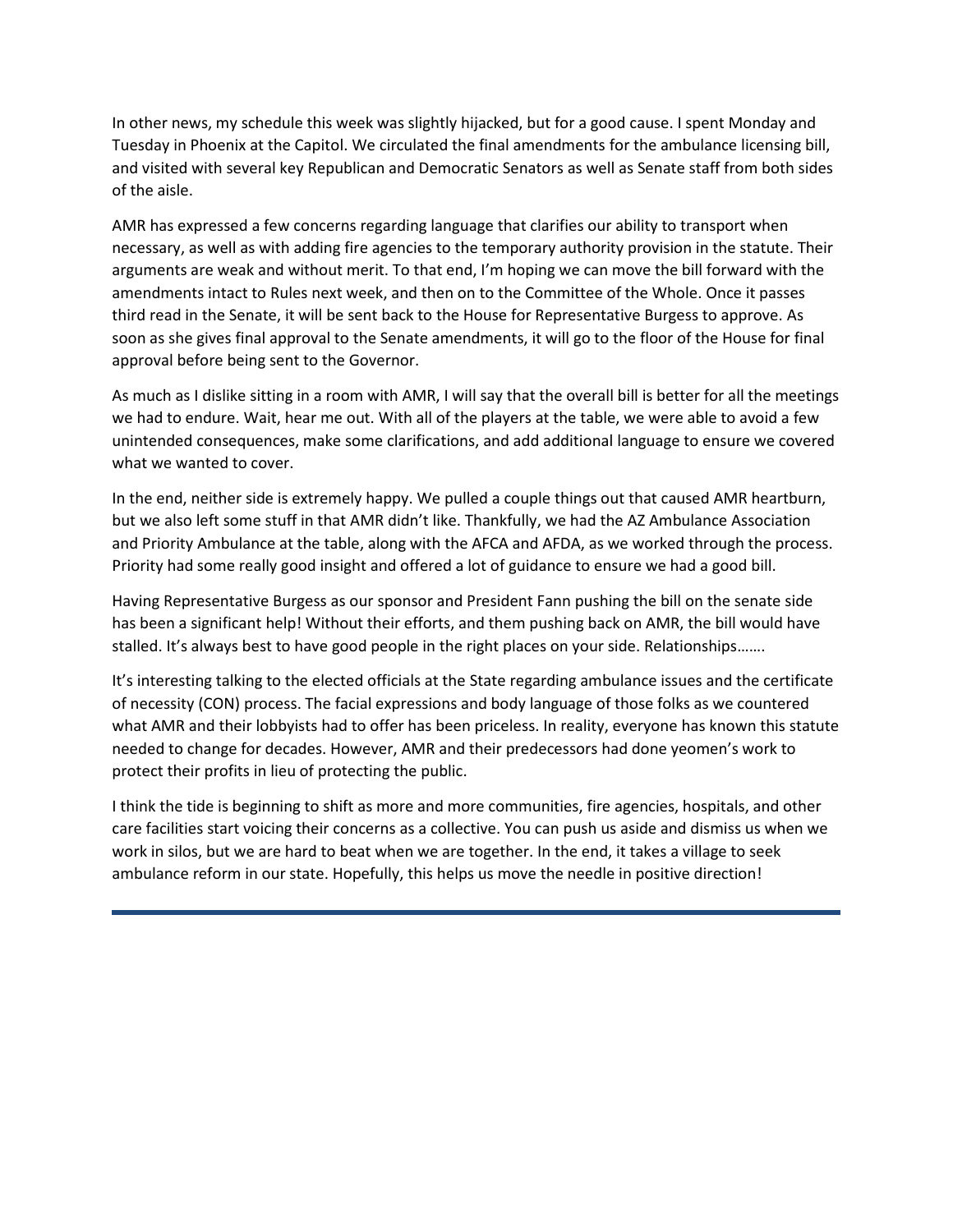# **April Call Statistics**

**By: GIS/Statistician Michael Freeman**

| <b>Unit Workload History</b><br>(RESPONSES BY TYPE-1 ENGINES) |        |        |        |        |        |        |       |
|---------------------------------------------------------------|--------|--------|--------|--------|--------|--------|-------|
|                                                               | 2016   | 2017   | 2018   | 2019   | 2020   | 2021   | 2022  |
| Jan                                                           | 1,034  | 1,123  | 1,231  | 1,263  | 1,157  | 1,516  | 1,600 |
| Feb                                                           | 1,026  | 913    | 1,034  | 1,155  | 1,152  | 1,141  | 1,303 |
| Mar                                                           | 1,080  | 1,128  | 1,093  | 1,151  | 1,121  | 1,328  | 1,428 |
| Apr                                                           | 1,036  | 1,071  | 1,127  | 1,182  | 1,127  | 1,302  | 1,376 |
| May                                                           | 1,084  | 1,138  | 1,203  | 1,223  | 1,169  | 1,512  |       |
| Jun                                                           | 1,121  | 1,208  | 1,183  | 1,233  | 1,310  | 1,431  |       |
| Jul                                                           | 1,099  | 1,214  | 1,234  | 1,271  | 1,366  | 1,546  |       |
| Aug                                                           | 1,132  | 1,183  | 1,218  | 1,332  | 1,338  | 1,641  |       |
| Sep                                                           | 1,118  | 1,091  | 1,095  | 1,245  | 1,277  | 1,563  |       |
| Oct                                                           | 1,083  | 1,088  | 1,183  | 1,163  | 1,348  | 1,551  |       |
| Nov                                                           | 983    | 1,074  | 1,134  | 1,224  | 1,285  | 1,570  |       |
| Dec                                                           | 1,085  | 1,177  | 1,222  | 1,211  | 1,622  | 1,713  |       |
| AVG                                                           | 1,073  | 1,117  | 1,163  | 1,221  | 1,273  | 1,485  | 1,427 |
| <b>TOTAL</b>                                                  | 12,881 | 13,408 | 13,957 | 14,653 | 15,272 | 17,814 | 5,707 |